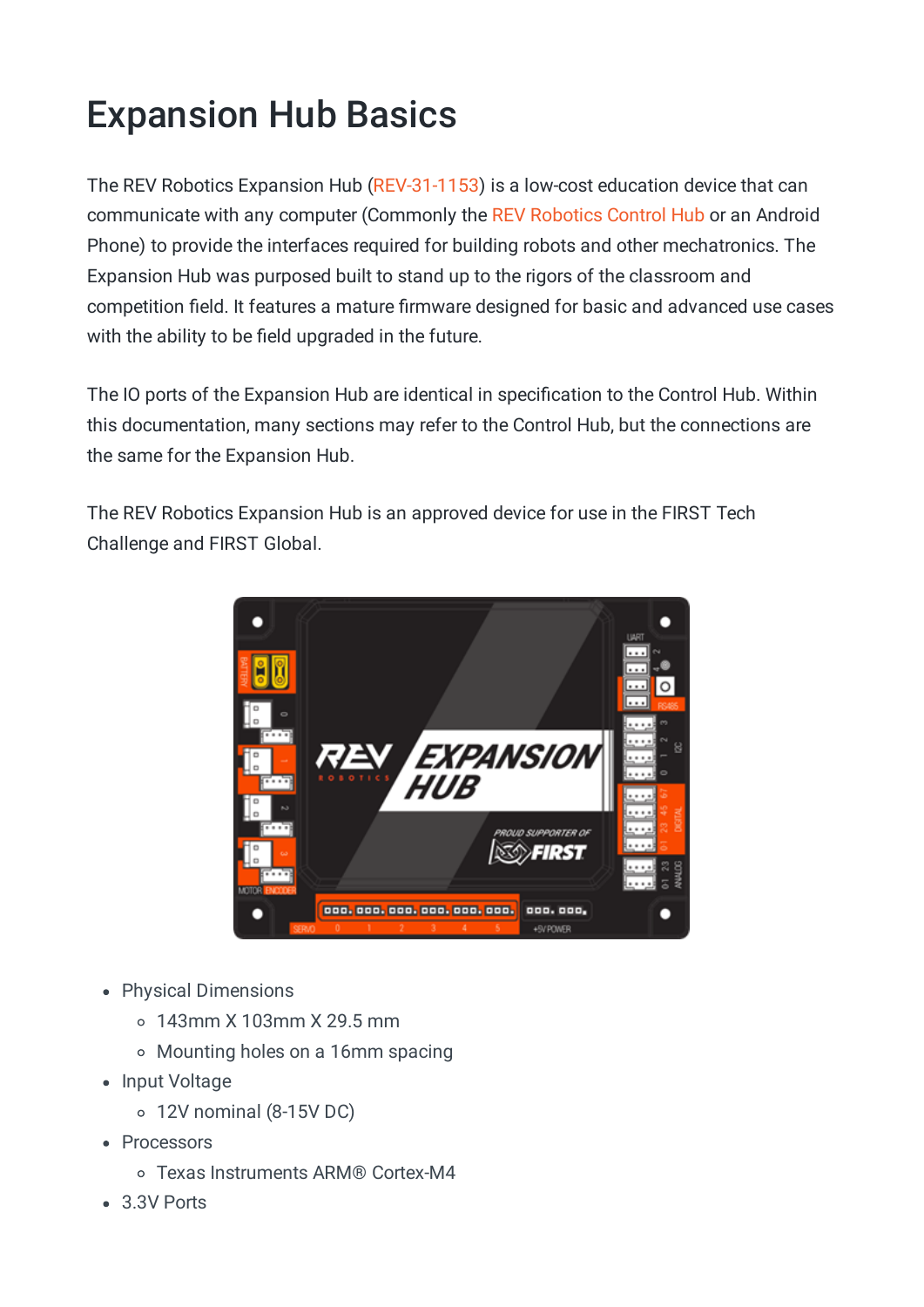- 8x Digital I/O: 1A source max
- 4x I2C 100kHz/400kHz Busses: 500mA source max
- 4x 12-bit Analog Inputs: 500mA source max
- 4x Quadrature Encoder Inputs: 500mA source max
- 5V Ports
	- +5V Power: 2A source max
	- $\circ$  Servos: 2A source maximum per pair (0-1, 2-3, 4-5)

| <b>PORT</b><br><b>LABEL</b> | <b>QTY</b>     |                   | <b>CONNECTOR DESCRIPTION</b>                                           |
|-----------------------------|----------------|-------------------|------------------------------------------------------------------------|
| <b>Battery</b>              | 2              | <b>XT30</b>       | Connect one 12V NiMh battery, add an Expansion<br>Hub with second port |
| Motor                       | $\overline{4}$ | JST VH, 2-<br>pin | Motor power output                                                     |
| Encoder                     | 4              | JST PH, 4-<br>pin | Quadrature encoder input                                               |
| Servo                       | 6              | 0.1" Header       | Extended range 5V servo output (500-2500ms)                            |
| 5V Aux<br>Power             | $\overline{2}$ | 0.1" Header       | Auxiliary device 5V/2A                                                 |
| Analog                      | $\overline{4}$ | JST PH, 4-<br>pin | Analog input 0-3.3V with two channels per connector                    |
| Digital                     | 8              | JST PH, 4-<br>pin | Digital Input/Output with two channels per connector                   |
| 12C                         | 4              | JST PH, 4-<br>pin | Four separate I2C busses, 100kHz/400kHz bus speed                      |
| <b>RS485</b>                | $\overline{2}$ | JST PH, 3-<br>pin | Serial communication port to add a Hub (Control or<br>Expansion)       |